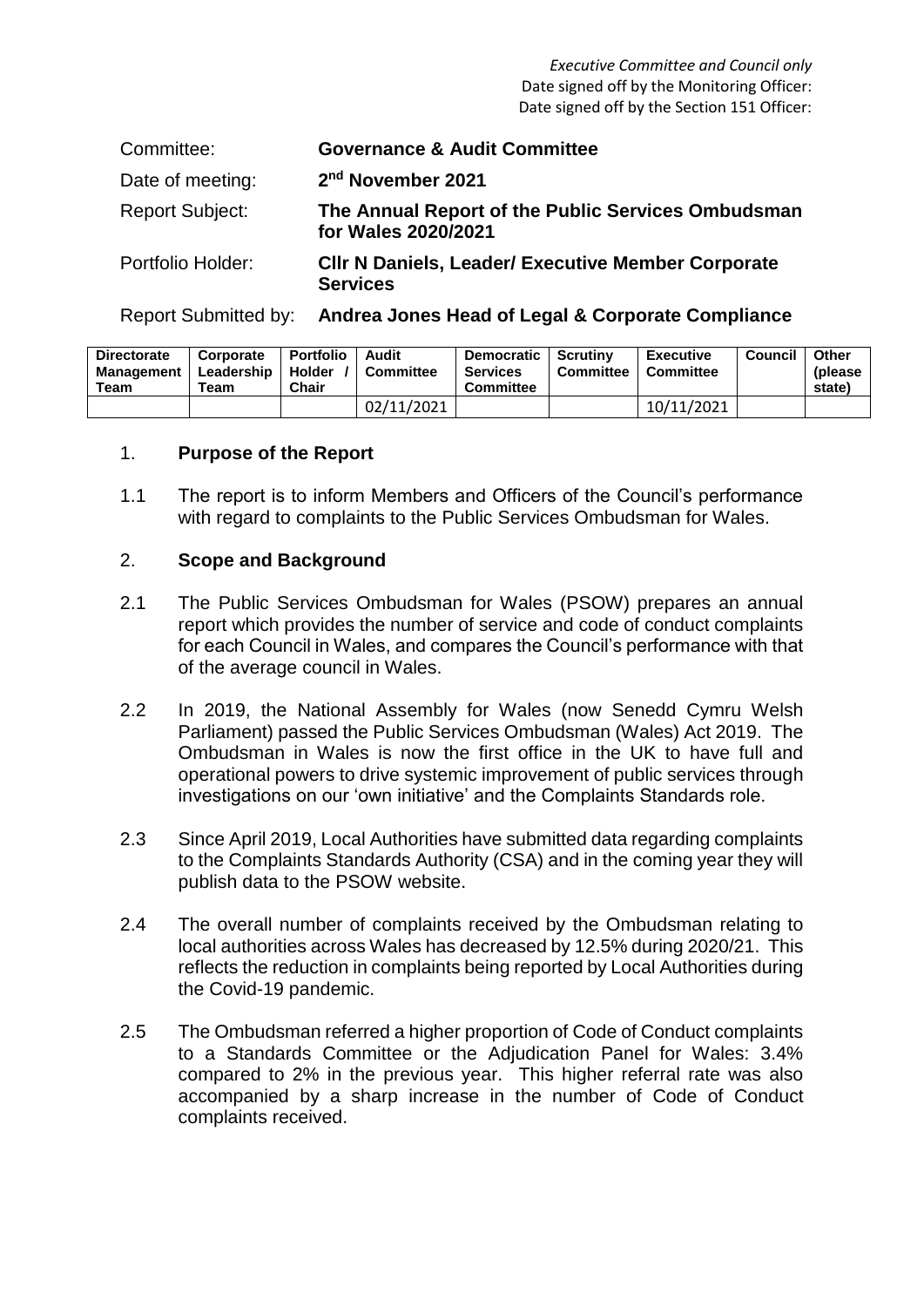- 2.6 The number of complaints to the Ombudsman for Blaenau Gwent during 2020/2021 was 15 with only 1 complaint requiring intervention. This is a reduction from 17 complaints received in 2019/2020.
- 2.7 The number of Code of Conduct Complaints made to the Ombudsman in relation to this Council is 3. This is an increase from 2 in 2019/2020.
- 2.8 The number of Code of Conduct Complaints made to the Ombudsman in relation to Town/Community Council is 5. This is a reduction from 6 in 2019/2020.

# 3. **Options for Recommendation**

#### 3.1 **Option 1**

To provide the Governance and Audit Committee with assurance that the process for the monitoring of complaints is robust and the performance information provided reflects these practices.

#### 3.2 **Option 2**

To seek further clarification on any areas within the report and/or to highlight any areas of interest or concern that need to be considered in future monitoring and reporting of complaints.

#### 4. **Evidence of how does this topic supports the achievement of the Corporate Plan / Statutory Responsibilities / Blaenau Gwent Well-being Plan**

- 4.1 There is a legislative requirement to provide information on the number of complaints the Council received in order for the Public Services Ombudsman for Wales to prepare an annual report.
- 4.2

The monitoring of complaints and compliments is a key performance indicator within the Council's Corporate Plan, under the Well-being Theme, 'Efficient Council'.

4.3

From the Well-being Plan the monitoring of complaints links into 'A resilient Wales' as it provides an opportunity for citizens to take an active and empowered role. The Council is required to present the Annual Report to members.

# 5. **Implications Against Each Option**

# 5.1 *Impact on Budget (short and long term impact)*

The Ombudsman in certain circumstances may award compensation to the complainant. In such circumstances, the compensation will be paid by the relevant department/service area.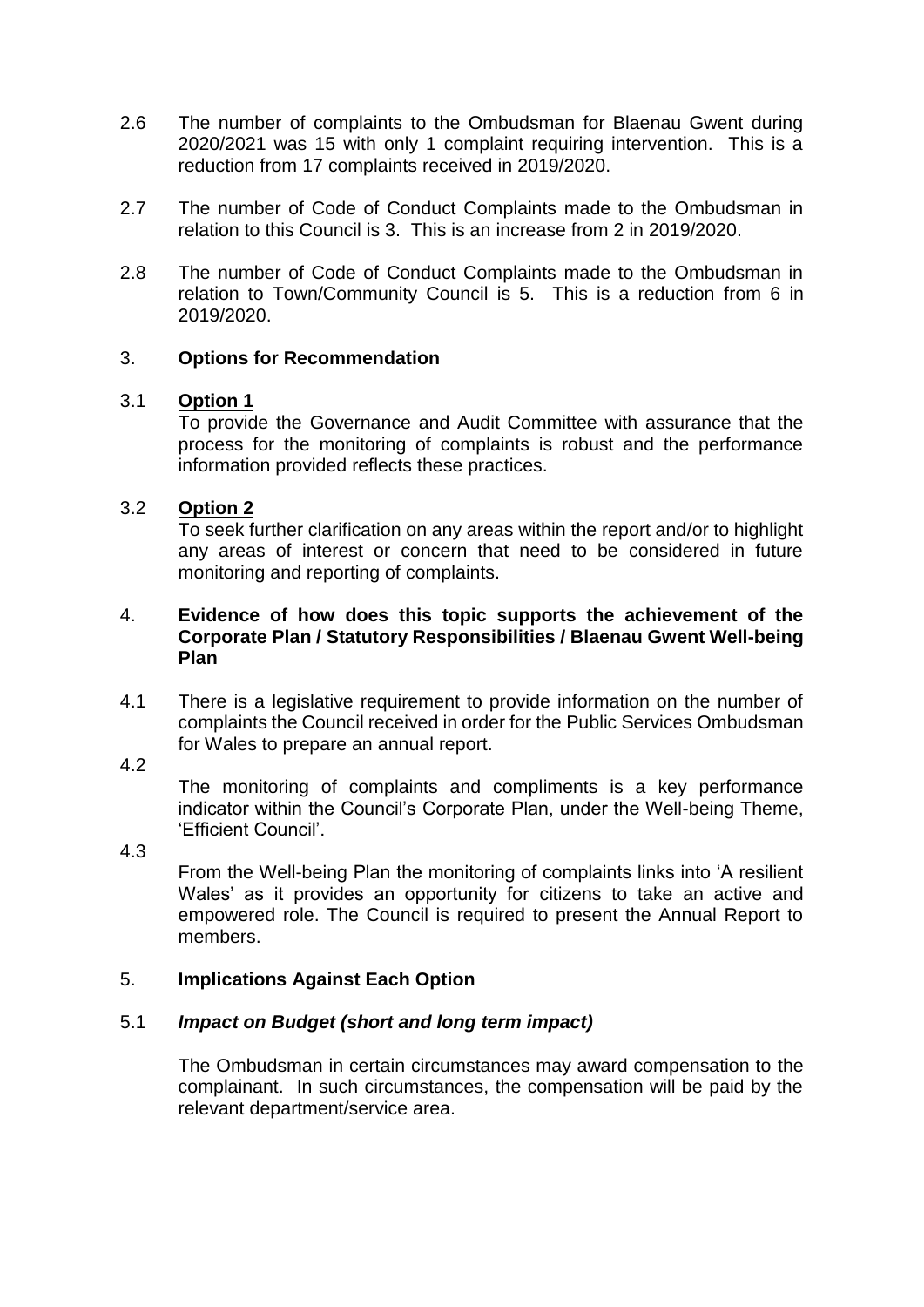# 5.2 *Risk including Mitigating Actions*

Complaints are investigated in accordance with the Councils Corporate Complaints Policy.

5.3 *Legal* There are no legal implications associated with this report.

## 5.4 *Human Resources*

There are no human resource implications associated with this report.

# 6. **Supporting Evidence**

### 6.1 *Performance Information and Data*

See appendix 1:

- Section A: Complaints received and investigated with the local authority average adjusted by population
- Section B: Complaints received by subject
- Section C: Complaint outcomes
- Section D: Cases with PSOW intervention
- Section E: Code of Conduct complaints.

Section F: Town/Community Council Code of Conduct complaints

# 6.2 *Expected outcome for the public*

This report is positive information to share with the public and is evidence that the Council's Corporate Complaints Policy is working effectively to resolve complaints at an early stage, and few complainants are seeking independent redress.

# 6.3 *Involvement (consultation, engagement, participation)*

By providing a complaints process, the Council is enabling active participation of the public and partners to identify areas of concern that need to be addressed.

# 6.4 *Thinking for the Long term (forward planning)*

The Public Service Ombudsman (Wales) Act 2019 has now been introduced giving the Ombudsman new powers aimed at:

- Improving access to their office
- Allowing the Ombudsman to undertake own initiative investigations when required in the public interest
- Ensuring that complaints data from across Wales may be used to drive improvement in public services for citizens in Wales